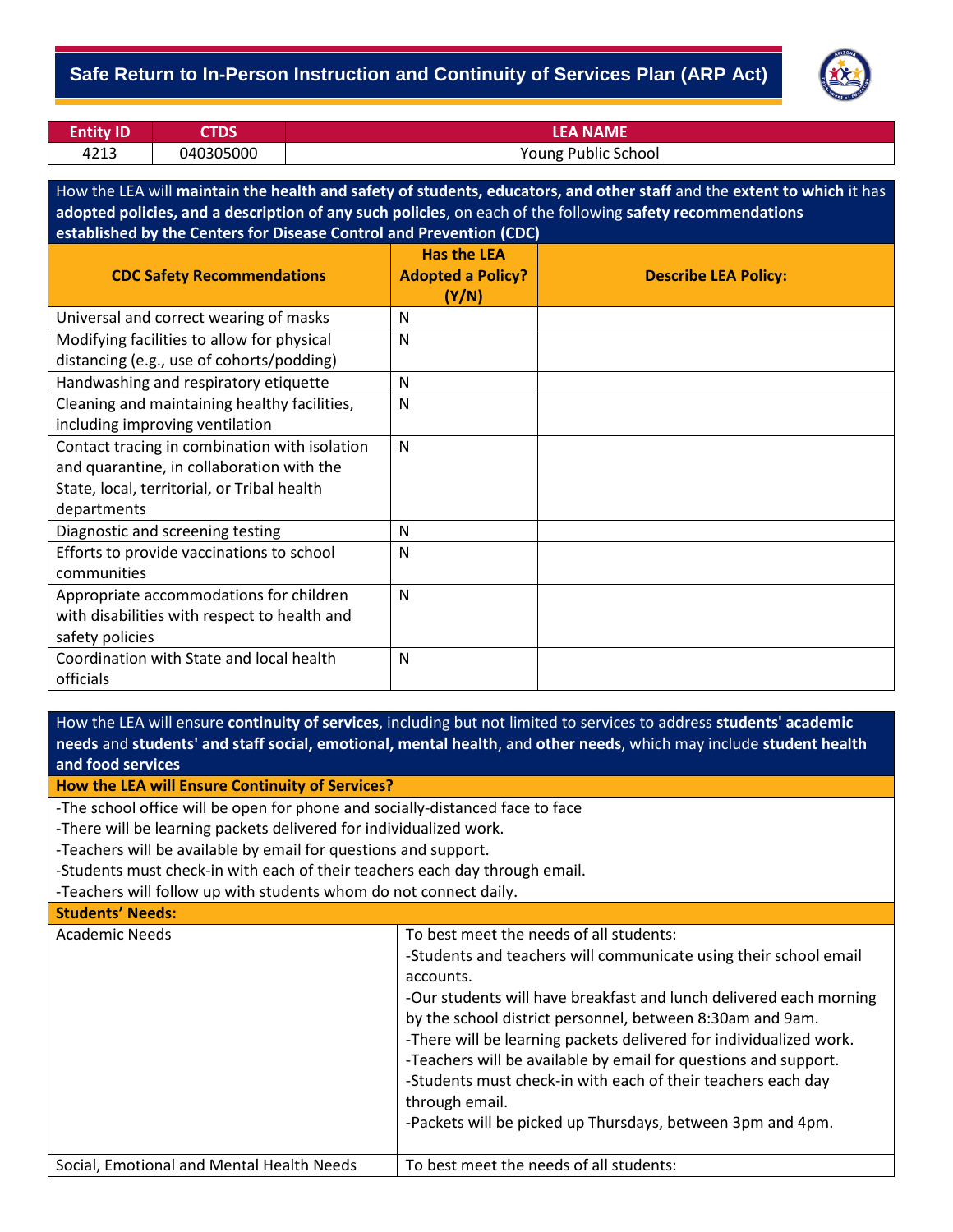- **Safe Return to In-Person Instruction and Continuity of Services Plan (ARP Act)**



| Other Needs (which may include student health<br>and food services) | -Students and teachers will communicate using their school email<br>accounts.<br>-Teachers will be available by email for questions and support.<br>-Students must check-in with each of their teachers each day<br>through email.<br>-Parents were also provided information regarding Southwest<br>Behavioral services available in Payson OR opportunities to utilize<br>private classroom space for virtual counseling sessions<br>To best meet the needs of all students:<br>-Students and teachers will communicate using their school email<br>accounts.<br>-Our students will have breakfast and lunch delivered each morning<br>by the school district personnel, between 8:30am and 9am.<br>-There will be learning packets delivered for individualized work.<br>-Teachers will be available by email for questions and support.<br>-Students must check-in with each of their teachers each day<br>through email.<br>-Packets will be picked up Thursdays, between 3pm and 4pm. |
|---------------------------------------------------------------------|---------------------------------------------------------------------------------------------------------------------------------------------------------------------------------------------------------------------------------------------------------------------------------------------------------------------------------------------------------------------------------------------------------------------------------------------------------------------------------------------------------------------------------------------------------------------------------------------------------------------------------------------------------------------------------------------------------------------------------------------------------------------------------------------------------------------------------------------------------------------------------------------------------------------------------------------------------------------------------------------|
| <b>Staff Needs:</b>                                                 |                                                                                                                                                                                                                                                                                                                                                                                                                                                                                                                                                                                                                                                                                                                                                                                                                                                                                                                                                                                             |
| Social, Emotional and Mental Health Needs                           | Staff were encouraged to interact virtually with peers and to connect                                                                                                                                                                                                                                                                                                                                                                                                                                                                                                                                                                                                                                                                                                                                                                                                                                                                                                                       |
|                                                                     | in person while practicing social distancing with peers                                                                                                                                                                                                                                                                                                                                                                                                                                                                                                                                                                                                                                                                                                                                                                                                                                                                                                                                     |
| <b>Other Needs</b>                                                  |                                                                                                                                                                                                                                                                                                                                                                                                                                                                                                                                                                                                                                                                                                                                                                                                                                                                                                                                                                                             |

| The LEA must regularly, but no less frequently than every six months (taking into consideration the timing of<br>significant changes to CDC guidance on reopening schools), review and, as appropriate, revise its plan for the safe |                                                                           |  |  |  |
|--------------------------------------------------------------------------------------------------------------------------------------------------------------------------------------------------------------------------------------|---------------------------------------------------------------------------|--|--|--|
| return to in-person instruction and continuity of services through September 30, 2023                                                                                                                                                |                                                                           |  |  |  |
| <b>Date of Revision</b>                                                                                                                                                                                                              | <b>August 9, 2021</b>                                                     |  |  |  |
| <b>Public Input</b>                                                                                                                                                                                                                  |                                                                           |  |  |  |
| Describe the process used to seek public                                                                                                                                                                                             | At a Governing Board meeting where COVID and related information was      |  |  |  |
| input, and how that input was taken into                                                                                                                                                                                             | discussed, the public was given opportunities to share with the Board and |  |  |  |
| account in the revision of the plan:                                                                                                                                                                                                 | staff, as the Board discussed procedures and drafted a statement.         |  |  |  |

## **U.S. Department of Education Interim Final Rule (IFR)**

## **(1) LEA Plan for Safe Return to In-Person Instruction and Continuity of Services**

- (a) An LEA must describe in its plan under section 2001(i)(1) of the ARP Act for the safe return to in-person instruction and continuity of services—
	- (i) how it will maintain the health and safety of students, educators, and other staff and the extent to which it has adopted policies, and a description of any such policies, on each of the following safety recommendations established by the CDC:
		- (A) Universal and correct wearing of masks.
		- (B) Modifying facilities to allow for physical distancing (*e.g.,* use of cohorts/podding)
		- (C) Handwashing and respiratory etiquette.
		- (D) Cleaning and maintaining healthy facilities, including improving ventilation.
		- (E) Contact tracing in combination with isolation and quarantine, in collaboration with the State, local, territorial, or Tribal health departments.
		- (F) Diagnostic and screening testing.
		- (G) Efforts to provide vaccinations to school communities.
		- (H) Appropriate accommodations for children with disabilities with respect to health and safety policies.